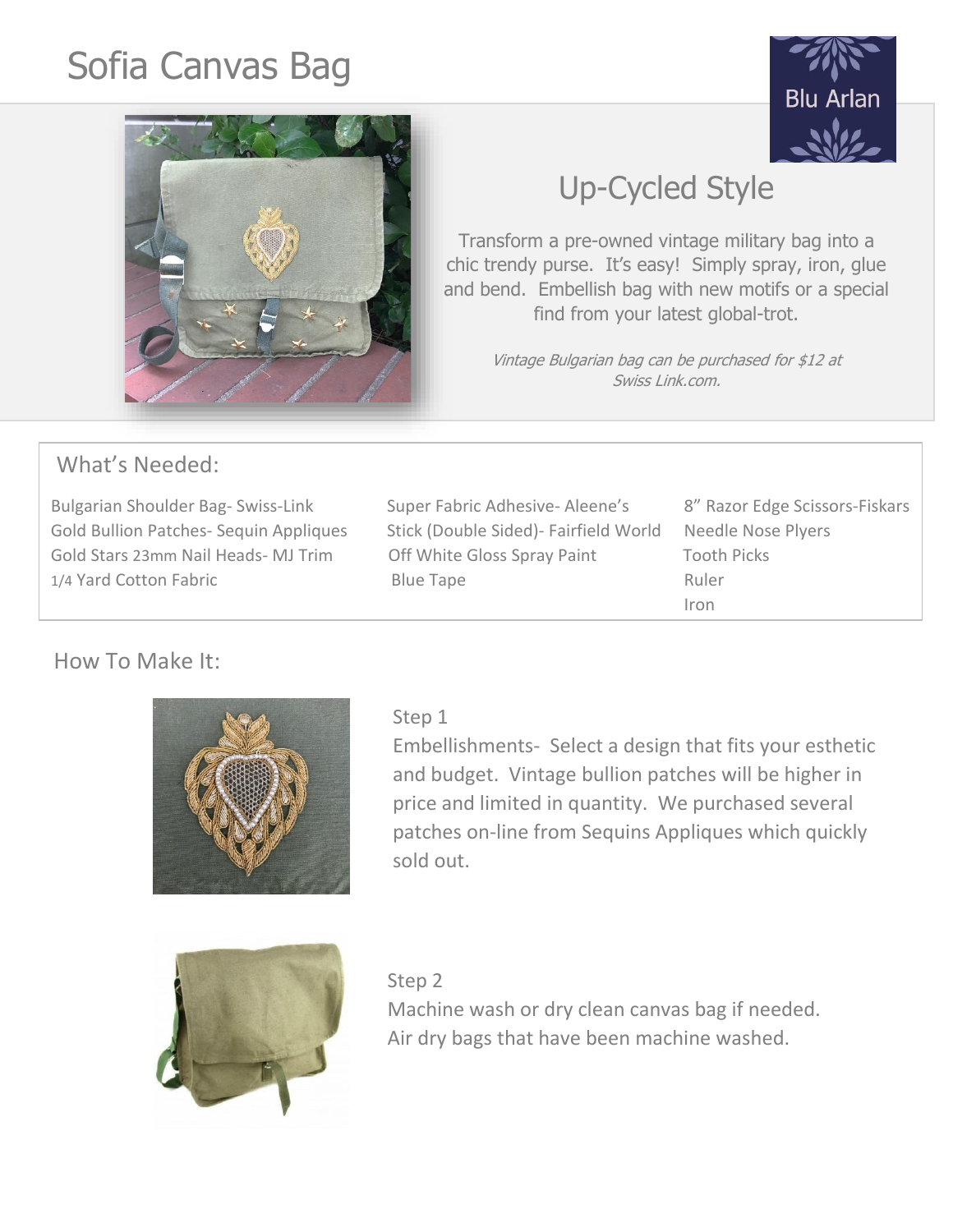

## Step 3

To attach the fabric liner, begin by turning the bag inside out. Measure the flap side of the bag from the top to the bottom.

## Step 4



s: side. Place the fabric (pattern side up) over the Stick. Cut the fabric and Stick fusible interfacing to the measured size. Lay the piece of Stick on the bags flap Tuck fabric under any canvas that has been folded over



## Step 5

Fuse the fabric to the bag by heat setting with an iron. *For beat results: Follow the fusing instruction on the Stick packaging.* 



#### Step 6

Prep the bags hardware for painting by lightly sanding. Cover the straps with blue tape. Place hardware on a piece of scrap cardboard. Spray the hardware with paint in a well-ventilated room or outdoors. *Note: Buckles may have corrosion. Lightly sand then spray with color.*



#### Step 7

Follow the drying time suggestions on the label. When paint has dried, remove blue tape and adjust strap.